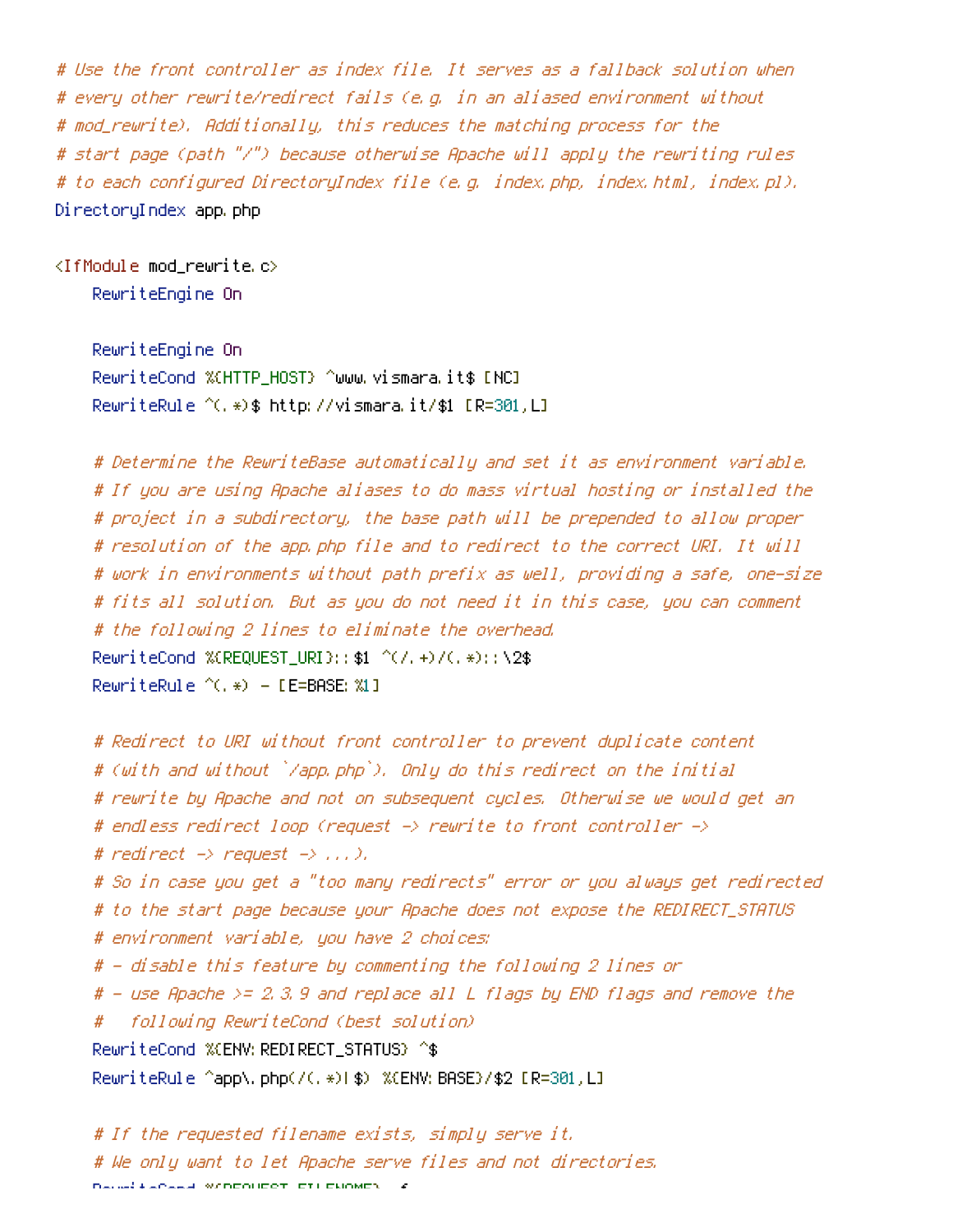```
RewriteCond %{REQUEST_FILENAME} -f
    RewriteRule .? - [L]
    # Rewrite all other queries to the front controller.
    RewriteRule .? %{ENV: BASE}/app.php [L]
</IfModule>
<IfModule !mod_rewrite.c>
    <IfModule mod_alias.c>
        # When mod_rewrite is not available, we instruct a temporary redirect of
        # the start page to the front controller explicitly so that the website
        # and the generated links can still be used.
        RedirectMatch 302 ^/$ /app.php/
        # RedirectTemp cannot be used instead
    </IfModule>
</IfModule>
# кеширование в браузере на стороне пользователя
\langleifmodule mod expires.c\rangleExpiresActive On
ExpiresDefault "access 7 days"
ExpiresByType application/javascript "access plus 1 year"
ExpiresByType text/javascript "access plus 1 year"
ExpiresByType text/css "access plus 1 year"
ExpiresByType text/x-javascript "access 1 year"
ExpiresByType image/gif "access plus 1 year"
ExpiresByType image/jpeg "access plus 1 year"
ExpiresByType image/png "access plus 1 year"
ExpiresByType image/jpg "access plus 1 year"
ExpiresByType image/x-icon "access 1 year"
ExpiresByType application/x-shockwave-flash "access 1 year"
\langle/ifmodule\rangle# Cache-Control
\langleifmodule mod headers.c\rangle# 30 дней
```

```
<filesmatch "\.(ico|pdf|flv|jpg|jpeg|png|gif|swf)$">
```

```
Header set Cache-Control "max-age=2592000, public"
```

```
</filesmatch>
```

```
# 30 дней
```

```
<filesmatch "\.(css|js)$">
```

```
Header set Cache-Control "max-age=2592000, public"
```